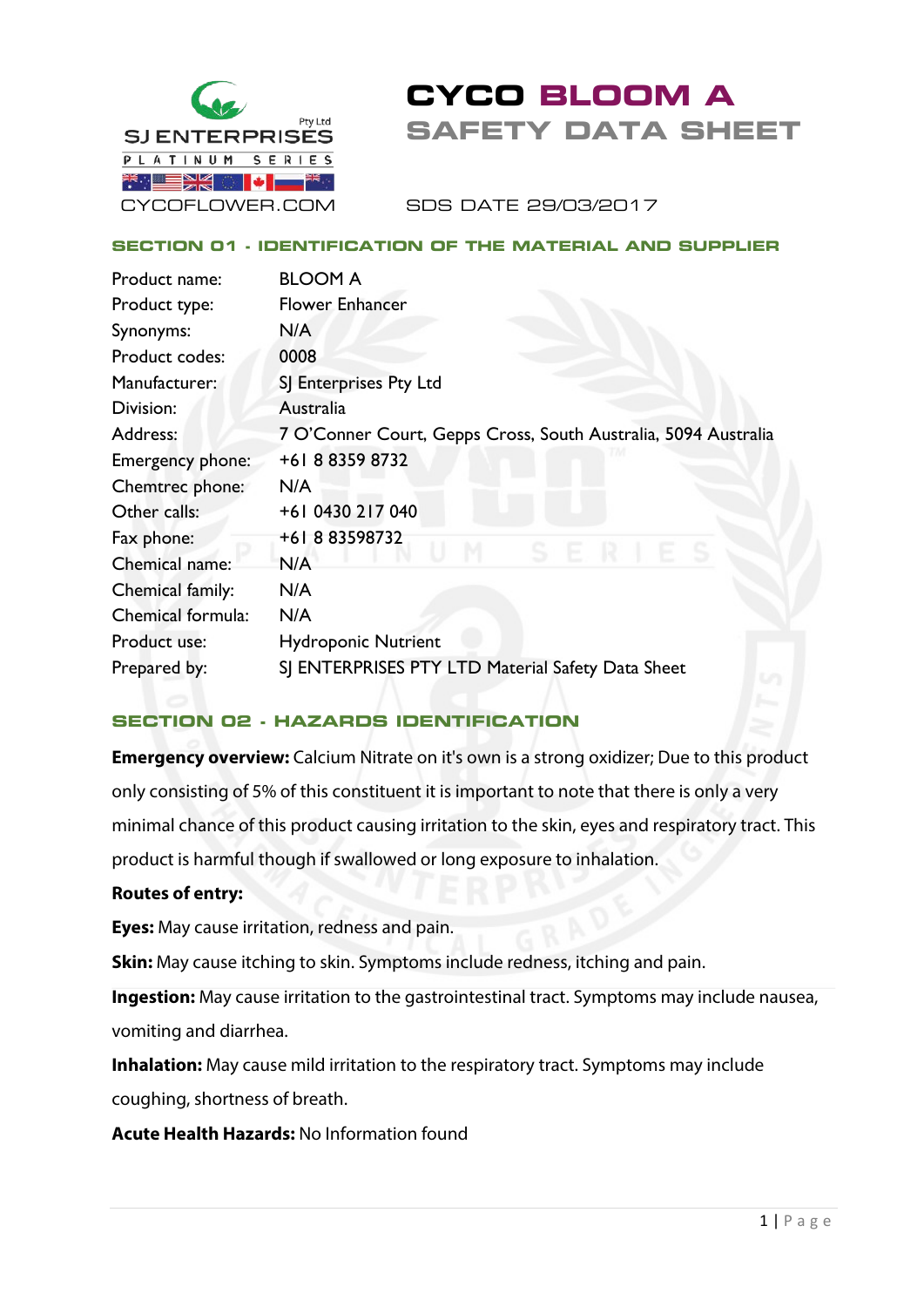**Chronic health hazards:** No known chronic hazards. Not listed by NTP, IARC or OSHA as a carcinogen.

**Medical conditions generally aggravated by exposure:** No Data found.

## **Carcinogenicity**

ACGIH TLV STEL: N/A

ACGIH TLV CEILING: N/A

**Osha:** N/A ACGIH: N/A NTP: N/A IARC: N/A

**Other:** N/A

## **SECTION 03 - COMPOSITION/INFORMATION ON INGREDIENTS**

**INGREDIENT: Calcium Nitrate Ca(NO<sup>3</sup>)2<sup>4</sup>HO** 

## **Potassium Nitrate KNO3**

#### CAS NO. 10124-37-5 7757-79-1 14402-88-1 Potassium Sulfate 7778-80-5 SHA PEL-TWA: N/A OSHA PEL STEL : N/A OSHA PEL CEILING: N/A ACGIH TLV-TWA: N/A % WT 1.98%(w/v) 0.08%(w/v) 0.0372%(w/v) ppm  $1.98 \times 10^{6}$  $0.85 \times 10^{6}$  $0.037 \times 10^{6}$ % VOL mg/m3  $19.12 \times 10^{6}$  $3.51 \times 10^{6}$  $0.65 \times 10^{6}$ SARA 313 REPORTABLE

## **Magnesium EDTA C10H12MgN2Na2O8.4H20**

## **SECTION 04 - FIRST AID MEASURE**

**EYES:** Immediately flush eyes with plenty of water for at least 15 minutes, lifting upper and lower eyelids occasionally. Get medical attention if irritation persists.

**SKIN:** Immediately flush skin with plenty of water for at least 15 minutes. Remove contaminated clothing and shoes. Wash clothing before reuse. Thoroughly clean shoes before reuse. Get medical attention if irritation develops.

**INGESTION:** Do not induce vomiting unless directed to do so by medical personnel. Never give anything by mouth to an unconscious person. If large quantities of this material are swallowed, call a physician immediately. Loosen tight clothing such as a collar, tie, belt or waistband. **INHALATION:** Remove to fresh air. Get medical attention for any breathing difficulty.

**NOTES TO PHYSICIANS OR FIRST AID PROVIDERS: Refer to MSDS**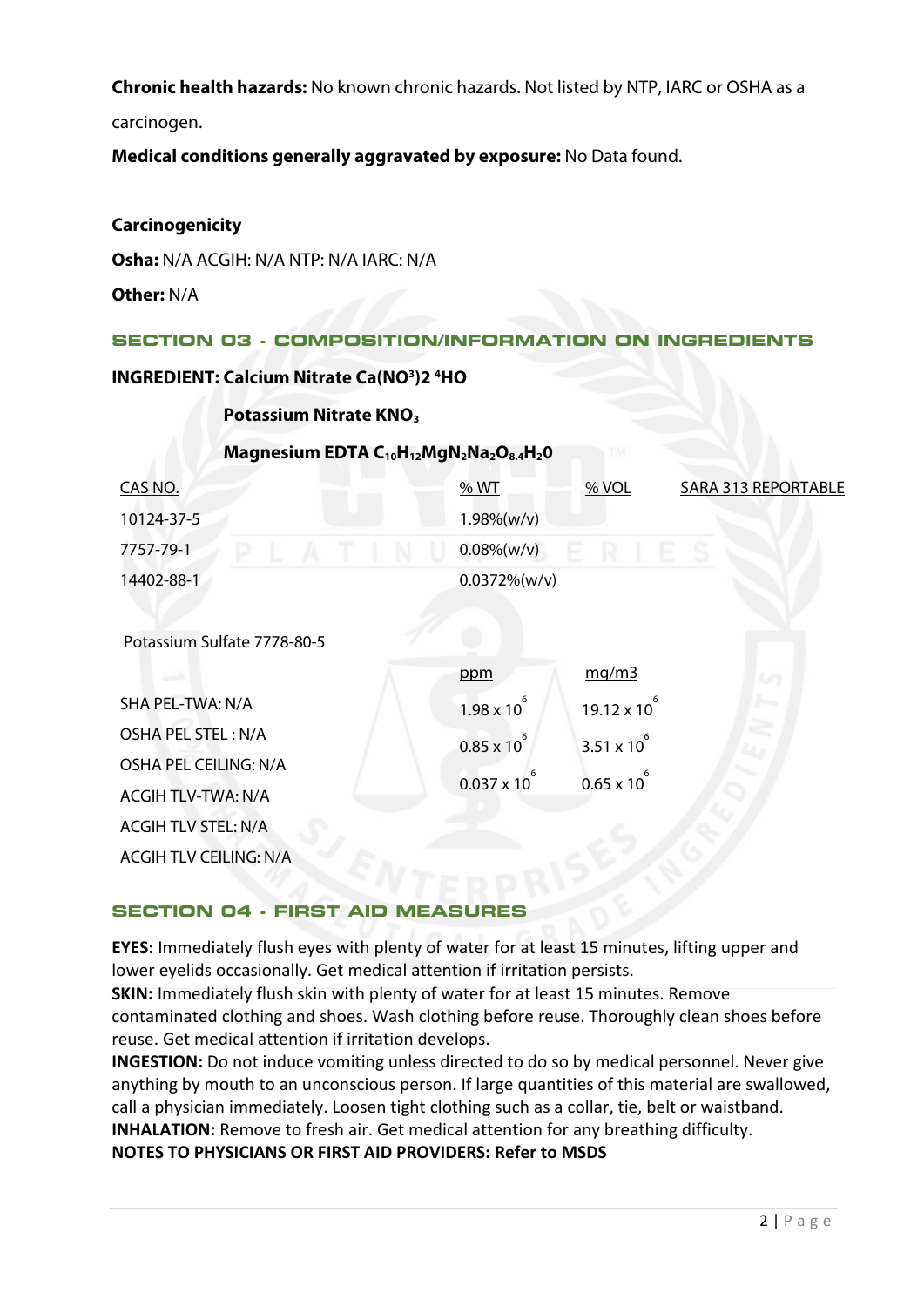## **SECTION 05 - FIRE FIGHTING MEASURES**

**Flammable limits in air, Upper**: N/A **(% By volume) Lower:** N/A **Flash point:** N/A - F: C: **Method used:** N/A **Autoignition temperature:** N/A - F: C: NFPA Hazard Classification **Health:** N/A Flammability: N/A Reactivity: N/A **Other:** N/A HMIS HAZARD CLASSIFICATION **Health:** N/A Flammability: N/A Reactivity: N/A **Protection:** N/A **Extinguishing media:** Use any means suitable for extinguishing surrounding fire.

**Special fire fighting procedures:** In the event of a fire, wear full protective clothing and NIOSH-approved self-contained breathing apparatus with full face piece operated in the pressure demand or other positive pressure mode.

**Unusual fire and explosion hazards:** Not combustible, but Calcium Nitrate is a strong oxidizer and its heat of reaction with reducing agents or combustibles may cause ignition. This can only occur if there is residual in empty containers.

**Hazardous decomposition products:** No data found

## **SECTION 06 - ACCIDENTAL RELEASE MEASURES**

Ventilate area of leak or spill. Wear appropriate personal protective equipment as specified in Section 8. Spills: Pick up and place in a suitable container for reclamation or disposal, using a method that does not generate dust.

## **SECTION 07 - HANDLING AND STORAGE**

Keep in a tightly closed container, stored in a cool, dry, ventilated area. Protect against physical damage. Containers of this material may be hazardous when empty since they retain product residues (dust, solids); observe all warnings and precautions listed for the product.

## **SECTION 08 - EXPOSURE CONTROLS/PERSONAL PROTECTION**

## **Engineering controls:** N/A

**Ventilation :** A system of local and/or general exhaust is recommended to keep employee exposures as low as possible. Local exhaust ventilation is generally preferred because it can control the emissions of the contaminant at its source, preventing dispersion of it into the general work area. Please refer to the ACGIH document, *Industrial Ventilation, A Manual of Recommended Practices*, most recent edition, for details.

**Respiratory protection:** For conditions of use where exposure to dust or mist is apparent and engineering controls are not feasible, a particulate respirator (NIOSH type N95 or better filters) may be worn. If oil particles (e.g. lubricants, cutting fluids, glycerine, etc.) are present, use a NIOSH type R or P filter. For emergencies or instances where the exposure levels are not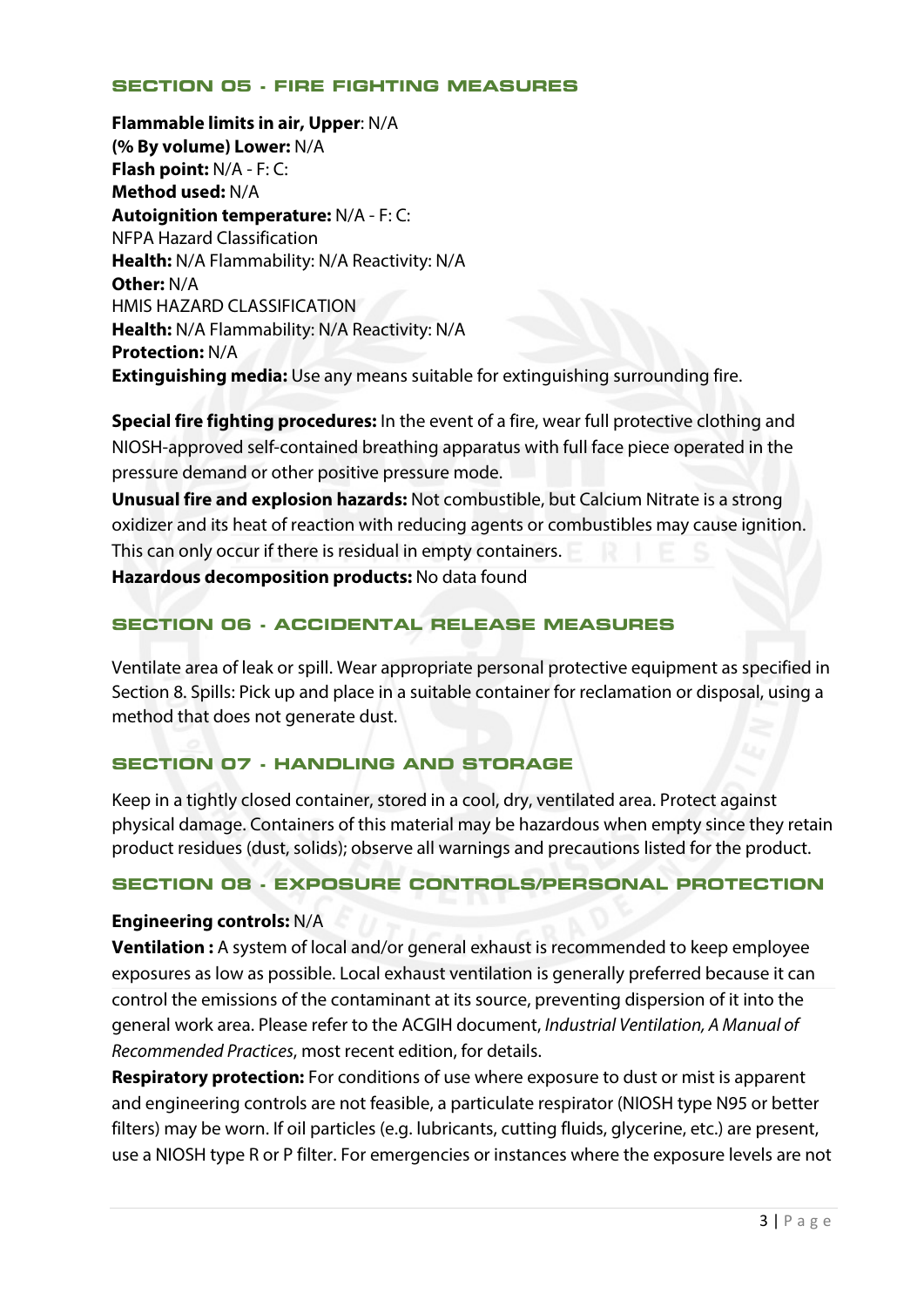known, use a full-face positive-pressure, air-supplied respirator. WARNING: Air-purifying respirators do not protect workers in oxygen-deficient atmospheres.

**Eye protection:** Safety glasses. Maintain eye wash fountain and quick-drench facilities in work area.

**Skin protection:** Wear protective gloves and clean body-covering clothing. **Other protective clothing or equipment:** N/A **Work hygienic practices:** Please refer to State And Federal regulations **Exposure guidelines:** No exposure guidelines have been set for this product.

# **SECTION 09 - PHYSICAL AND CHEMICAL PROPERTIES**

```
Appearance: Green through to Tan/Tea Colour 
Odour: Sweet smell 
Physical state: liquid
ph as supplied: 5.7 ph
ph (other):
Boiling point: f: 212 c: 100
Melting point: f: n/a c: n/a 
Freezing point: f: 32 C: 0
Vapor pressure (mmHg): 
\omegaF: N/A
\mathsf{C}^{\mathsf{C}}Vapor density (air = 1): n/a
@ f: c: 
Specific gravity (h2o = 1): Ca(NO<sub>3</sub>)<sub>2</sub>.4H<sub>2</sub>O: 0.25 KNO<sub>3</sub>:0.93 Mg EDTA: 3.73X10<sup>3</sup>
@ f: 77 c:25
Evaporation rate: basis (=1):
Solubility in water:
Percent solids by weight:
Percent volatile:
by wt/ by vol @ f: c:
Volatile organic compounds (voc):
With water: lbs/gal 
Without water: lbs/gal 
Molecular weight: Ca(NO<sub>3</sub>)<sub>2</sub>.4H<sub>2</sub>O: 236.064 KNO<sub>3</sub>:101 Mg EDTA: 430
Viscosity:
@ f: c:
```
## **SECTION 10 - STABILITY AND REACTIVITY**

**Stability:** stable under ordinary conditions of use and storage **Conditions to avoid (stability):** (Residual Only)Exposure to heat may result in build-up of dangerous pressures. A strong oxidizer, reacts violently upon contact with many organic substances, particularly textile and paper.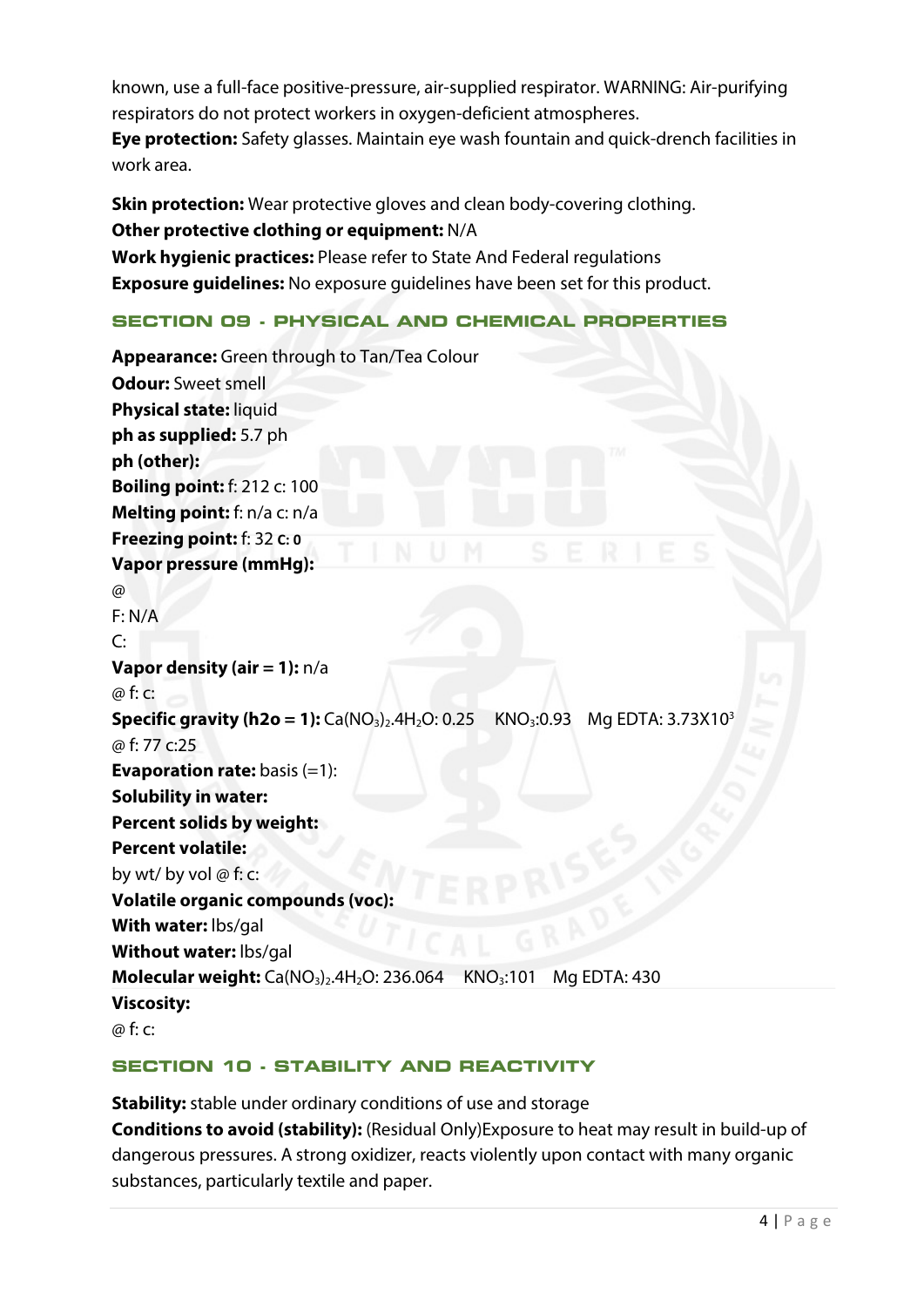**Incompatibility (material to avoid):** no incompatibility data found **Hazardous decomposition or by-products:** Oxides of nitrogen. **Hazardous polymerization:** no hazardous polymerization data found. **Conditions to avoid (polymerization):** n/a

## **SECTION 11 - TOXICOLOGICAL INFORMATION**

**Calcium Nitrate :** Oral rat LD50: 3900 mg/kg. Irritation eye rabbit 500mg/24H severe. **Potassium Nitrate:** Oral rat LD50: 3750 mg/kg. Investigated as a mutagen, reproductive effector.

**Magnesium EDTA:** No LD50/LC50 information found relating to normal routes of occupational exposure.

## **SECTION 12 - ECOLOGICAL INFORMATION**

#### **Ecological information:** No Data Found

**Ecotoxicity:** Calcium Nitrate : The LC50/96-hour values for fish are over 100 mg/l.

**Environmental Fate***:* No Data found

## **SECTION 13 - DISPOSAL CONSIDERATIONS**

**Waste Disposal Method:** Whatever cannot be saved for recovery or recycling should be managed in an appropriate and approved waste disposal facility. Processing, use or contamination of this product may change the waste management options. State and local disposal regulations may differ from federal disposal regulations. Dispose of container and unused contents in accordance with federal, state and local requirements.

**RCRA** hazard class: N/A

**Section 13 Notes:** Do not use this container for any other purpose. Triple rinse containers, then offer the container for recycling, reconditioning, or puncture top, sides and bottom and dispose of in landfill in accordance with your local government regulations.

## **SECTION 14 - TRANSPORT INFORMATION**

### **U.S. department of transportation not regulated**

Proper shipping name: Hazard class: **ID number: Packing group: Label statement:**

## **Water transportation not regulated**

## **Proper shipping name:**  Hazard class: TD number: Packing group: Label statements: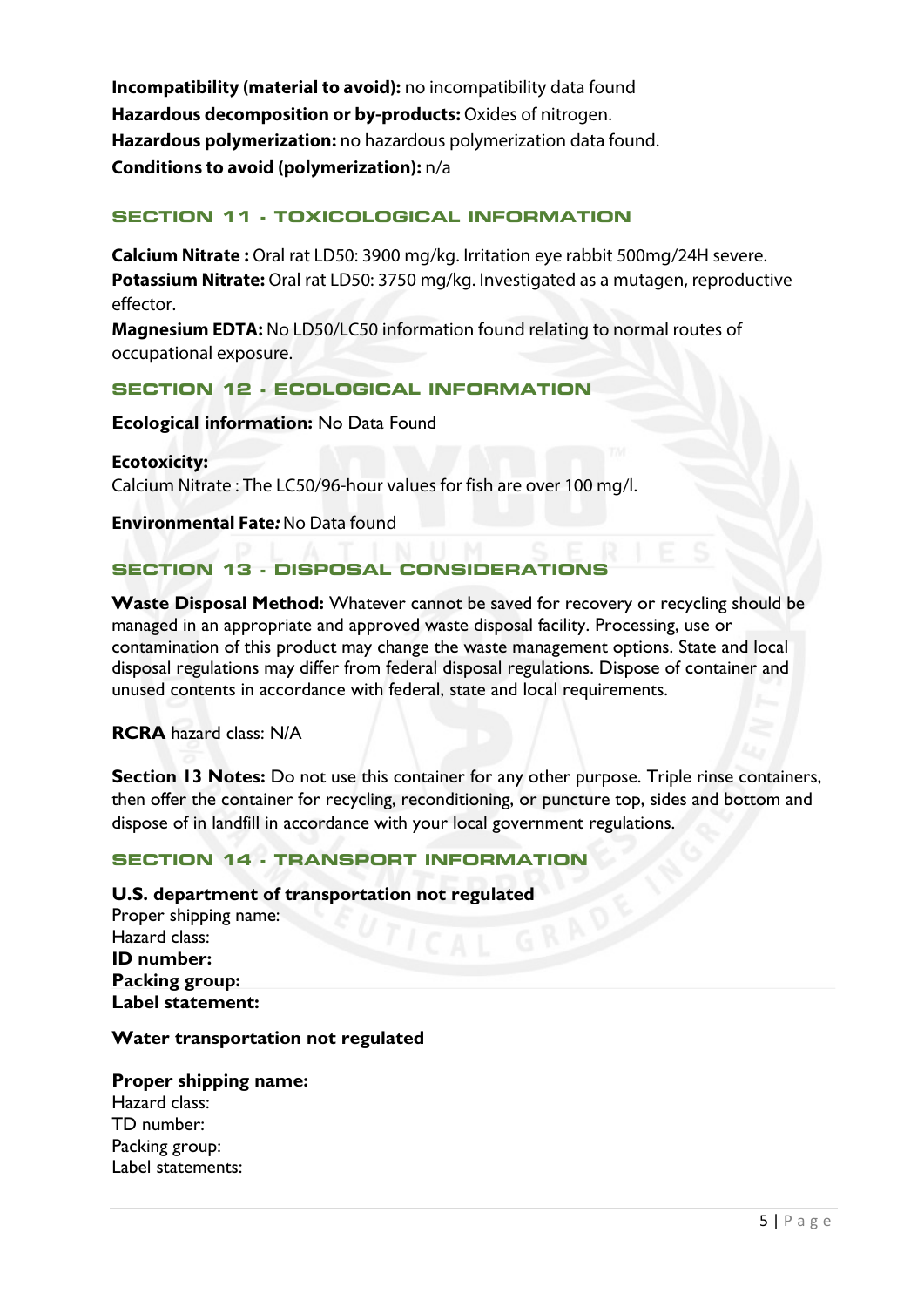## Air transportation not regulated

Proper shipping name: Hazard class: ID number: Packing group: Label statements:

## **SECTION 15 - REGULATORY INFORMATION**

**U.S.** federal regulations TSCA (toxic substance control act): no data found **CERCLA** (comprehensive response compensation, and liability act): no data found **SARA TITLE III** (superfund amendments and reauthorization act): no data found 311/312 hazard categories: no data found 313 reportable ingredients: no data found State regulations: no data found International regulations: no data found

#### **SECTION 16 - OTHER INFORMATION**

| <b>Product Purpose:</b>  | <b>Plant Flower Enhancer</b>    |
|--------------------------|---------------------------------|
| Directions:              | See Product Label<br>ε<br>ER    |
| Other information:       | n/a                             |
| Preparation information: | n/a                             |
|                          |                                 |
|                          |                                 |
|                          |                                 |
|                          |                                 |
|                          | Pty Ltd<br><b>SJENTERPRISES</b> |
|                          | SERIES<br>NUM                   |
|                          |                                 |

7 O'CONNOR COURT, GEPPS CROSS 5094, ADELAIDE SOUTH AUSTRALIA PHONE: +61 8359 8732 FAX: +61 8359 8732 EMAIL: INFO@CYCOFLOWER.COM

## Prepared by: SJ ENTERPRISES T/A CYCO INTERNATIONAL PTY LTD

#### info@cycoflower.com

#### **DISCLAIMER:**

SJ Enterprises provides the information contained herein in good faith but makes no representation as to its comprehensiveness or accuracy. This document is intended only as a guide to the appropriate precautionary handling of the material by a properly trained person using this product. Individuals receiving the information must exercise their independent judgment in determining its appropriateness for a particular purpose.

SJ ENTERPRISES MAKES NO REPRESENTATIONS OR WARRANTIES, EITHER EXPRESS OR IMPLIED, INCLUDING WITHOUT LIMITATION ANY WARRANTIES OF MERCHANTABILITY, FITNESS FOR A PARTICULAR PURPOSE WITH RESPECT TO THE INFORMATION SET FORTH HEREIN OR THE PRODUCT TO WHICH THE INFORMATION REFERS. ACCORDINGLY, SI ENTERPRISES WILL NOT BE RESPONSIBLE FOR DAMAGES RESULTING FROM USE OF OR RELIANCE UPON THIS INFORMATION.